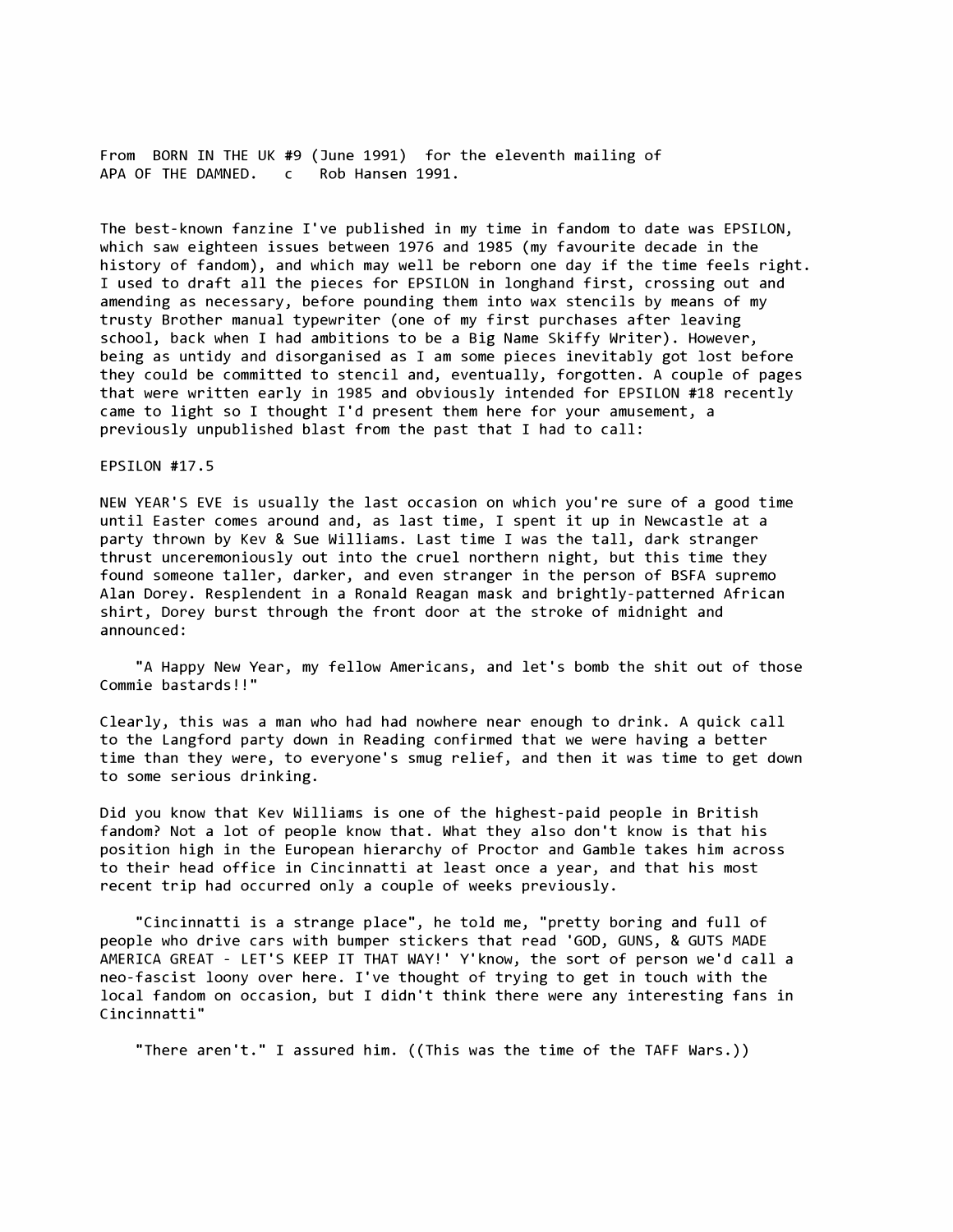There then followed a contest between two teams, called respectively 'the Nerds' and 'the Boring Old Farts'. I was once again on the latter, and since we'd beaten the Nerds so decisively last year quizmaster Kev Williams weighted things heavily in their favour this time. We still won, of course, but it took a little longer. Biggest surprise of the night - for me anyway - was getting a call from Avedon from New York. She was at a New Year's party as well, but it was still 1984 over there. I was talking to someone still in last year, I realised with a thrill of scientifictional sensawonder!

"So what's 1985 like?", asked Avedon. "It's been pretty good so far", I told her, "but I don't expect that to last at all."

DUNE Speaking of Avedon, EPSILON received a letter from Ms Carol a short while back telling of how she and Ted White were invited to the US premiere of the new multi-million dollar space epic DUNE, and got to hobnob with the stars and film-makers afterwards. Here's what she had to say:

"Great camera work. Great sets. Great cast. But the director is no storyteller and didn't have enough faith in his actors to let them carry off their roles. He also didn't have enough faith in his material - he omitted a lot of things from the book that would have livened up the movie and kept wider audience interest, and he put stuff in that really shouldn't have been there and made me want to throw up. He never emphasised the ecological aspects and he pretty much omitted the parallels between the Fremen and the Israelis. And there's a fucking DrainstormD at the end of the movie, for no reason. Characters seemed to appear on the scene for no reason without any background, other characters appeared to exist for no reason. There are some incredibly stupid expository bits - like pictures of the planets (Dune, the Duke's homeworld, and the Baron's homeworld) sitting on the screen while a voiceover tells you what the politics are and how the Duke is being sent to this other planet and so on - along with a lot of expository sand. Instead of calling the melange "the geriatric spice" they have invented the idea that the guild-pilots/navigators use it to "fold space" to take them where they want to go. This completely eliminates the surprise in the discovery later that the guild needs the spice to be able to see where they are going, which discovery is quite important in the book because it leads Paul Maud Dib to understand the politics around the damn spice. Instead of giving you one use of it early and then surprising you with the prescient properties later, they start with this bit about folding space and never really work out the relationship between Paul's prescience and the spice. And it's all very weird and vague like that. There's also nothing about how once people acclimatise to the spice, they can never return to Caladan, and there's none of the politics involving Beast Rabban and Faiyd Rautha - which would have been OK, but the characters were portrayed anyway, and they seemed to be nothing but guys cluttering up the sets (Rautha is played by Sting, who prances around looking like meat). A real waste of talent.

But hell, the food was terrific - Universal spent \$48,000 on Peking Duck